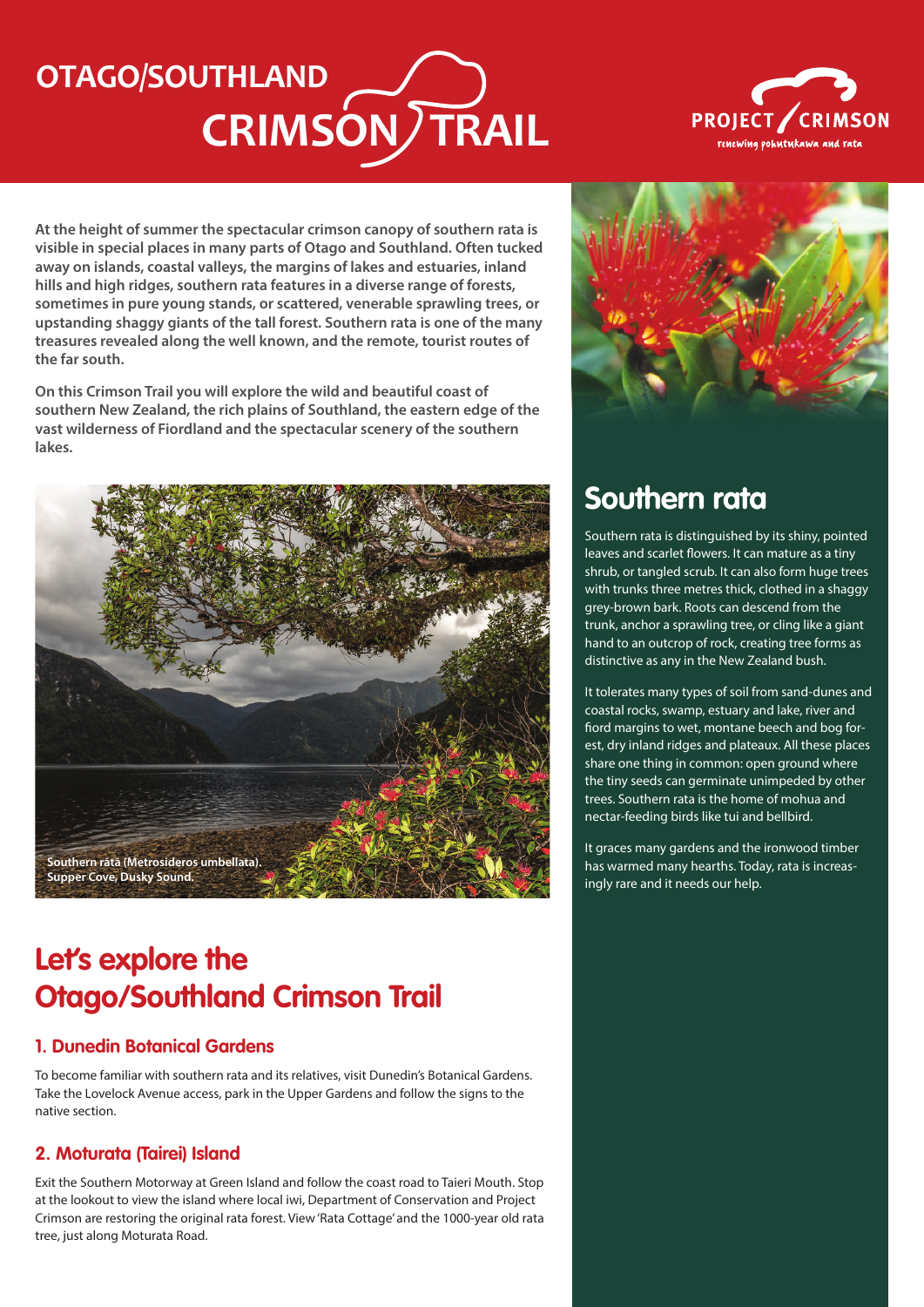

#### **3. Allison Conservation Area**

To see the most northern natural stand of southern rata in coastal Otago, follow the Taieri Beach-Waihola Road to Ridley Road where you come to a walkway that takes you through a large grove of rata.

#### **4. Bull Creek**

This is a spectacular coastal valley dominated by rata down to the coast. Access is via Bull Creek Road, off Taieri Mouth Road or from Milton. A walkway leads up the valley from the settlement of holiday 'cribs' (baches or holiday cottages). The community here is planting rata seedlings to ensure long-term survival of the species in the area.

#### **5. Rata Range, Catlins**

From Owaka, drive 20 kilometres up the Owaka Valley Road to Chloris Pass.

Park and walk up the forestry road on the east (Rata Range) to view old rata forest typical of the high ridges of the Catlins. From the Pass, walk into the forest on Cedar Hill (behind the 'Coastal Catlins Rain Forest' sign) to the west to see large, old southern rata in their natural forest setting.

#### **6. Tahakopa Estuary**

At Papatowai, drive to the Picnic Point carpark. At low tide walk north along the Tahakopa estuary to view the fringe of rata reaching out across the sand; another characteristic pattern of rata growth in the Catlins.

### **7. Lake Wilkie**

This walk is one of the gems of the Catlins. A forest succession is visible along the path, from rata seedlings at the lake edge, through shrubs growing in manuka bog, to large, mature trees in podocarp forest.

### **8. Bluff Hill**

Start the Glory Track loop (named after a ship wrecked on the coast) at the elevated Gun-pit entrance, and enter the magic of primeval New Zealand rata forest, the tall dark rata trunks rising up from the fern-covered ground.

### **9. Inland Southland**

At Dolamore Park, in the Hokonui Hills west of Gore, view inland rata trees

within a remnant of podocarp forest featuring huge rimu. Note the dry ridgeline rata towards the lookout. Drive south-west to visit the giant rata tree at Forest Hill (Tussock Creek entrance) and other large rata along the northern track (Lochiel entrance).

#### **10. Mores Reserve, Riverton**

Wind has sheared the canopy of the coastal forest growing on limestone and old trees are dwarfed to a few metres high. Visit the lookout to see the wind-pruned canopy. Seek details on the best track to view rata from the Department of Conservation (Invercargill).

### **11. Lake Wakatipu**

From Staircase Creek, north to the Wye River, groups of low, dense rata trees and shrubs grow on bluffs along the lake edge. Rata can also be seen at Kingston and (preferably by boat) at Bleakleys Creek, south-west of Queenstown, where rata is growing with a remnant of red beech forest.